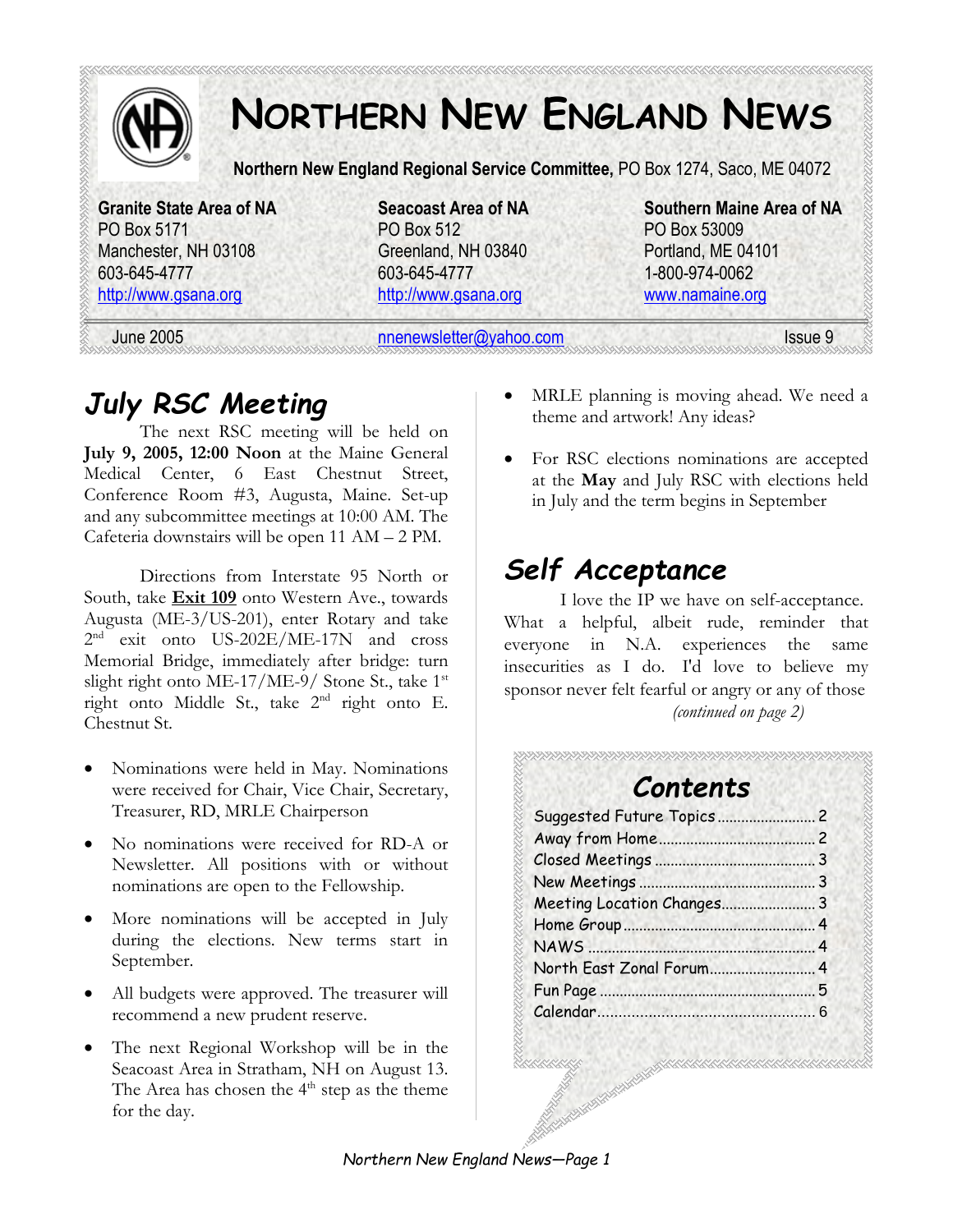#### *(Self Acceptance continued from page 1)*

other character defects I seem to have so readily at my disposal that I hasten to use. But, alas, we are all human. When I think about the process of self-acceptance it has to start in early recovery for just being an addict. The way of the world is to stigmatize addicts, so how could I ever forgive myself for being one? It took many meetings and sharing about the self-loathing for my actions in active addiction to make a dent in the emotional wreckage, but it was the starting point. A great sponsor helping with working on my steps in writing sure did the trick, too. When we can see ourselves as something other than just a manifestation of this disease we become whole people with the ability to forgive ourselves and change. After many years in the process on a daily basis while doing step work, I have so much self-acceptance today I truly love myself. There isn't that acting out behavior anymore to forgive myself for. The disease isn't in my face tempting me into thinking it's the solution to any issue in my life. Step 3 taught me to trust that I, too, could actually do this God-given program. Step 7 was probably the most instrumental in showing me the path from acting out on my shortcomings to living in spiritual principles. When life gets rough I know I have coping skills and tools to turn to instead of the diseasing bringing more unmanageability into my life. Once I start on the road to self-acceptance it perpetuates itself by living spiritually. When I make a mistake now I know how to use step 10, hopefully very promptly, to ease the loss of selfacceptance I might feel. And, lastly, just because I want to always grow in my recovery doesn't mean I don't accept exactly who I am today. I do not use self-acceptance to prevent me from trying to always improve.

*A member from the Northern New England Region* 

When you don't know what to do—PRAY. More important when you think you know exactly what to do—PRAY.

*Reprinted with permission from the NA Way*

# *Suggested Future Topics*



### **August Issue**

### **Deadline July 15th**

What you read listed above are the topics to be used for future "meeting in print" newsletter issues. As always, if you have felt a need to write upon an entirely different topic, go for it, as long as it is related to recovery from the disease of addiction. These are intended to stimulate your writing skills for the benefit of our readership. Thanks in advance for your participation. We know what it means when it is said… "We are not alone."

# *Away From Home*

While on vacation this winter I had the opportunity to look for some NA meetings down South. I needed to contact the local fellowship and get meeting info. Being from Northern New England Region I am used to just going online to the Area websites for pretty accurate meeting information. In the state where I was going, there was not online meeting info for every area, but there were phone line numbers. In one area, the recording gave no meeting info, but said an addict would call right back (and he did) and gave me directions and info to the meeting. In more than one area I called, a recording read off the whole week of meetings. I forgot how hard is to try to copy all of that down. I figured if I could get the info correct for one listing, then I could go to the meeting and get a meeting list. It felt very different to me to have to reach out and depend

*(continued on page 3)*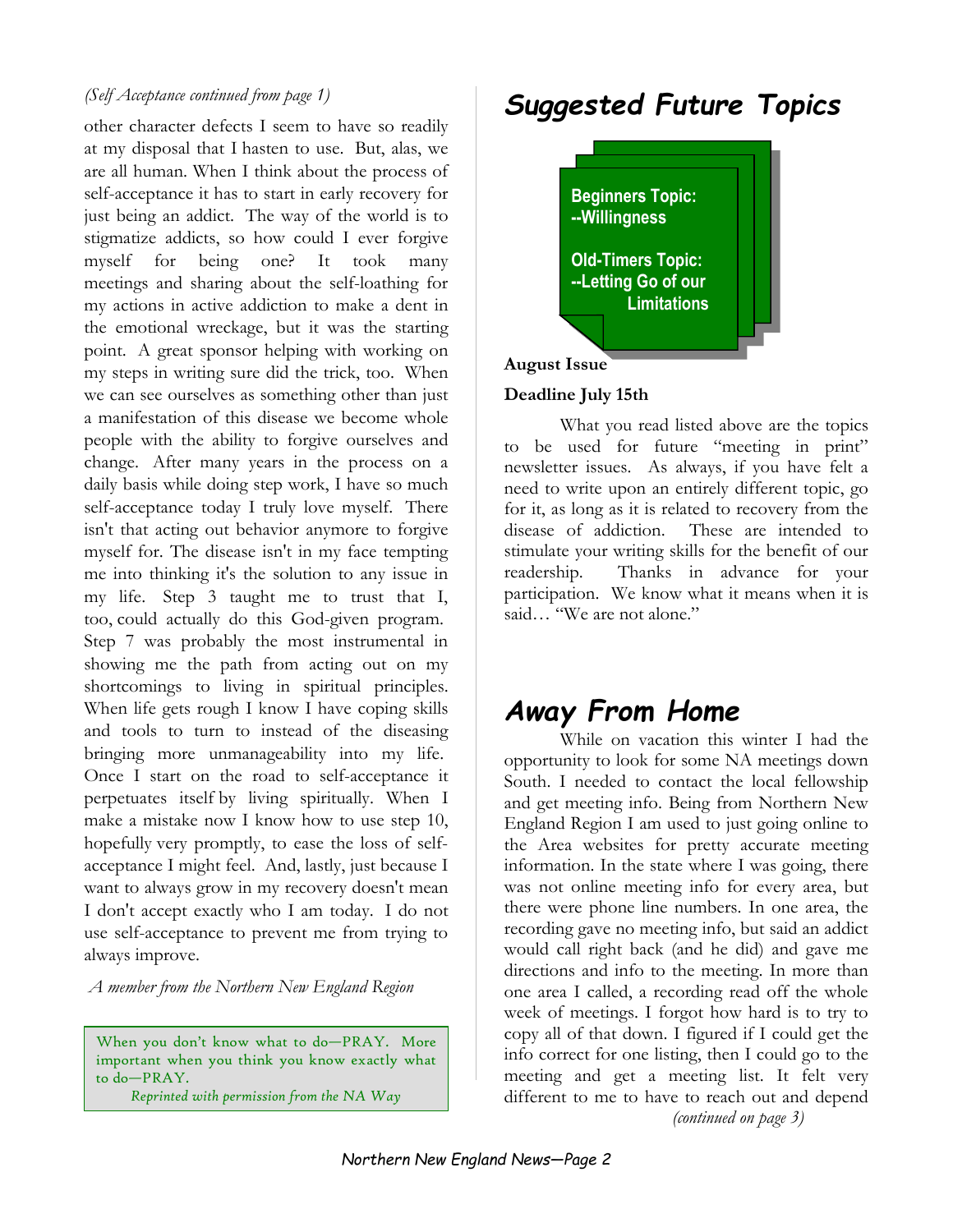#### *(Away From Home continued from page 2)*

on the fellowship to help me. When I went to the meetings, I felt truly anonymous. Other than knowing that I was from out of town, no one knew anything about me. All that they knew about me was that I was at a meeting presumably looking for help. It was nice to see how the members were aware that I was new to the meeting and were carrying the message to me. I feel a sense of gratitude for the phone line workers and the other people doing service that makes it possible for us to find a meeting in places we are not familiar with. Since returning, I am more aware of the importance of carrying the message of NA recovery and welcoming newcomers, 2 things I had taken for granted.

*Member Granite State Area* 

### *Closed Meetings*

**MAINE AREA***—***Monday, Ellsworth, Maine**  Alive & Kicking 7:00 PM closed.

**Tuesday, Calais, Maine,** "Rise & Shine Group" 8:00 AM closed.

**Thursday, Calais, Maine,** "Rise & Shine Group" 8:00 AM closed.

**Friday, Portland, Maine,** Women in Unity", 6:00 PM closed.

**GRANITE STATE—Thursday, Derry, NH**  "When at the Crossroads" closed.

Friday, Derry, NH "Its About Time" closed.

If you would like to subscribe corner of Cross and Hollis. to the NNE News, its FREE! Send your request to nnenewsletter@yahoo.com

### *New Meetings*

**MAINE AREA***—***Monday, Caribou, Maine**  6:30–7:30 PM, held at the Unitarian Church, 3 Grove St. in Caribou.

**Saturday, Belfast, Maine** 6:30–7:30 PM, held at the Alternate Choices Office, 11 Market Street in Belfast.

**GRANITE STATE***—***Wednesday, Antrim, NH,** 7:30-8:30 PM, "Closer Than You Think Group", Presbyterian Church, 100 Main St., Rt. 202, Center Antrim.

**Friday, Henniker, NH,** 7:30-8:30 PM, "Henniker on Earth Group" held at Congregational Church, 5 Maple St. Open Mtg.

**Saturday, Derry, NH,** 11:00 AM – 12:30 PM "On Center", held at the Friendship Center, 45 East Broadway. Speaker/Discussion Format

### *Meeting Location Changes*

**MAINE AREA**, **Wednesday, Augusta, Maine,**  6:30-7:30 PM, "All Will Be Well", now meets at Maine General Hospital, Conf. Rm. #1, 6 East Chestnut Street.

**Thursday, Norway, Maine**, 6:30 – 7:30 PM. "Clean & Crazy", now meets at the Unitarian Universalist Church on 479 Maine Street in Norway.

**Saturday, Norway, Maine**, 12 noon to 1:00 PM "Clean & Crazy", now meets at the Unitarian Universalist Church on 479 Maine Street in Norway.

**GRANITE STATE AREA**, **Sunday, Pepperel, MA,** "Burning Desires Group", now meets at Church of the Holy Spirit on Tucker Street at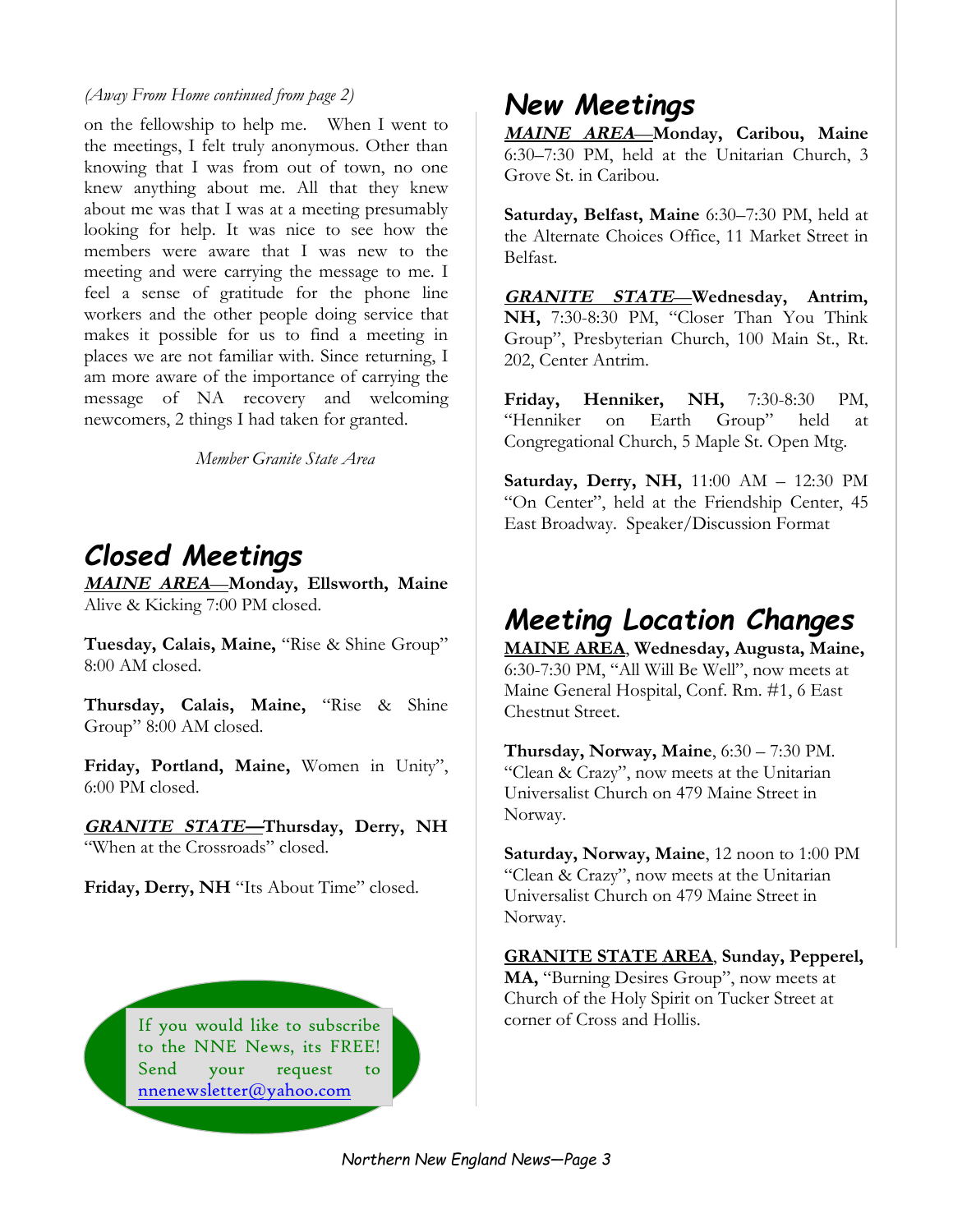# *Home Group*

Tonight is my home group. It is my home group because it is a place that needs me and I need it to help me keep in a state of constant vigilance toward my recovery. Besides the fact that I have taken a position of general service representative (GSR) to act in accordance with our twelve traditions when I attend the monthly area service meeting for my home group, I like the people there. I like it when they share. The group fits my personality. I learn a great deal when my fellow home group members share.

My fellow group members show an obvious appreciation for me and my recovery and are genuinely concerned about my welfare. I like that, I like to be at this meeting. What we share in common amongst ourselves is a common bond of wanting to carry the message to the addict who still suffers whenever that person comes into our midst or someone from the outside who reaches out to a member within our group. We pay attention when these things occur so that no one of us strays too far, including me, and our common welfare, the welfare of the group, remains intact. I can be myself at my home group as I am learning to be myself in all venues, but I especially feel at home there and with them.

If you do not have a home group, I would urge you to keep attending meetings until you find one, then declare yourself a member. Ask other group members how you can help the group fulfill its primary purpose, then pitch in. It maybe that you will have to start your own group with several other committed NA members, people who will stay with you and you with them through thick and thin, acting along with each other in the direction of where our steps and traditions guide us. Do this and you will be able to state with confidence to anyone, "Yes, I am a member of Narcotics Anonymous and my home group meets…" I am very humbled to be a member of this God-given organization because it has taught me to think less of myself while giving more to others who are seeking recovery. I got that by becoming an active member of my home group and Narcotics Anonymous.

*NAWS* 

- For the latest news on the Basic Text Project News click on the link to read or download the 8 page document http://www.na.org/conference/bt/index. htm
- Here is a link to the Unity Day Flyer September 4 (2-4 PM Telephone Hookup) http://www.na.org/pdf/wcna/31\_EN\_T elephone%20Link%20Flyer.pdf
- Here is a link to the most current info on the Public Relations Handbook. http://www.na.org/conference/prhb/ind ex.htm

# *North East Zonal Forums*

July 22-24, 2005, New England Region, Ramada Inn Resort, Norwood, MA \$82.28 per night

#### January 27-29, 2006

New Jersey Region, Sheraton Newark Airport hotel, Newark, NJ \$86.00 per night plus tax

#### **June 23-25 2006**

(Proposed) Will be confirmed at the July 2005 NEZF, Northern New England Region, Ramada Inn at Amoskeag Falls, Manchester, NH \$89.00 per night plus 8% room tax

| GESTION |  |
|---------|--|
|         |  |
|         |  |
|         |  |

If you have any suggestions for the NNE News, please send them to: nnenewsletter@yahoo.com

*Member, Hell in a Bucket group of NA*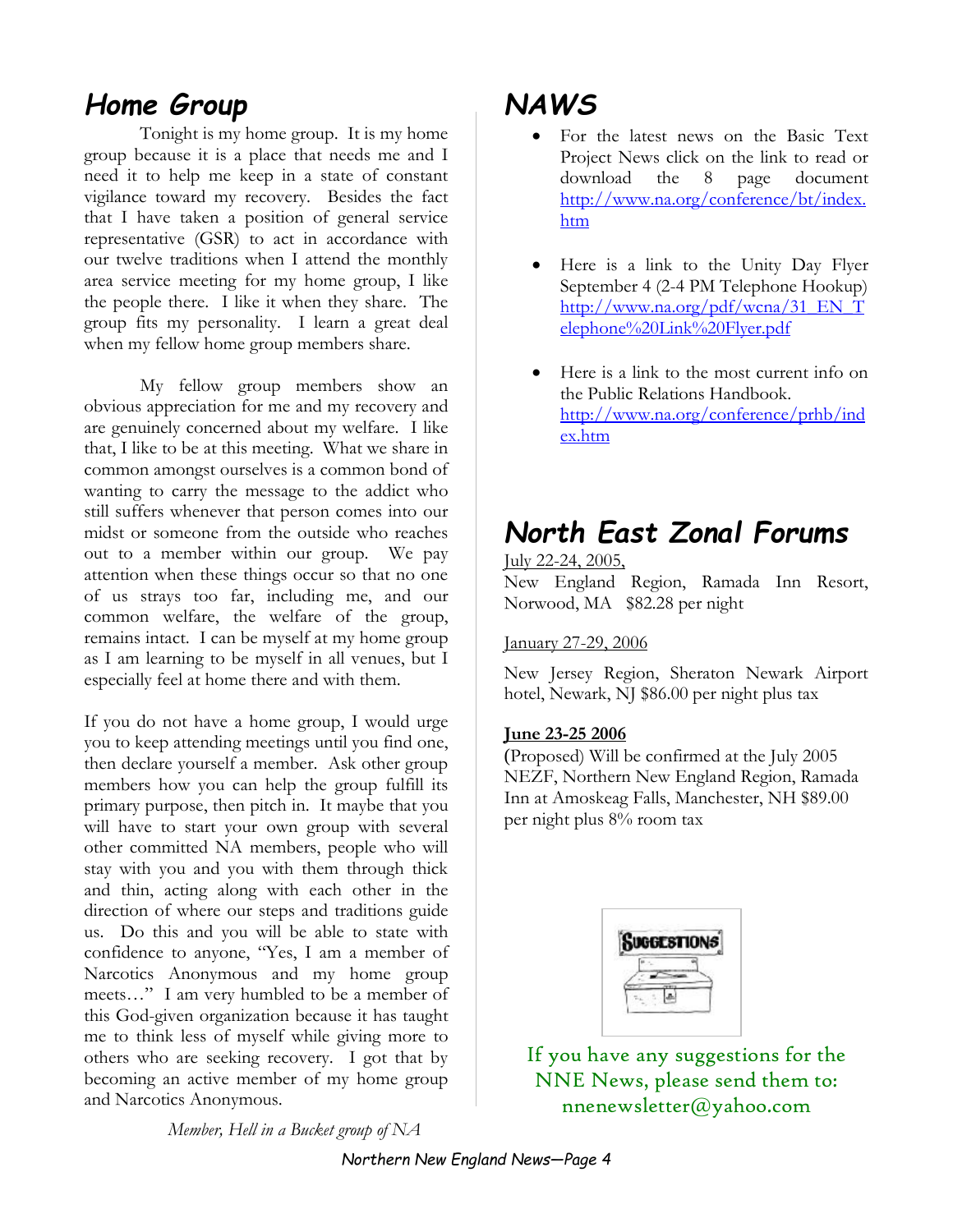

T K N E Q S C D G E M Y L P S Y N R R R I E P C Q E L W B S W P E Q Z C H N B X E K T W E Q P L M I S A O V S T E P S N B F A S T D F I M R I E K X G T A I Q N T D E W E N W I A N N O N E R J I I C O G L S W I N M T R J J C M R I S U N Q L L T R O P P U S M E V R K N L A F G D P L O G D O C R J D I R E G U L A R L Y Z C T E O W J P O L B S Z X X X G X I S U W R Y M M U E S Z Z C Y O O J G L L Y D E E A J J G I L Q N M X D U S M Y W D I G Z B H D

> **ATTENDANCE** COMMITTMENT DECISION DIRECTION GROUP HOME MEETINGS REGULARLY SERVICE **STEPS** SUPPORT WEEKLY WILLINGNESS



*Northern New England News—Page 5*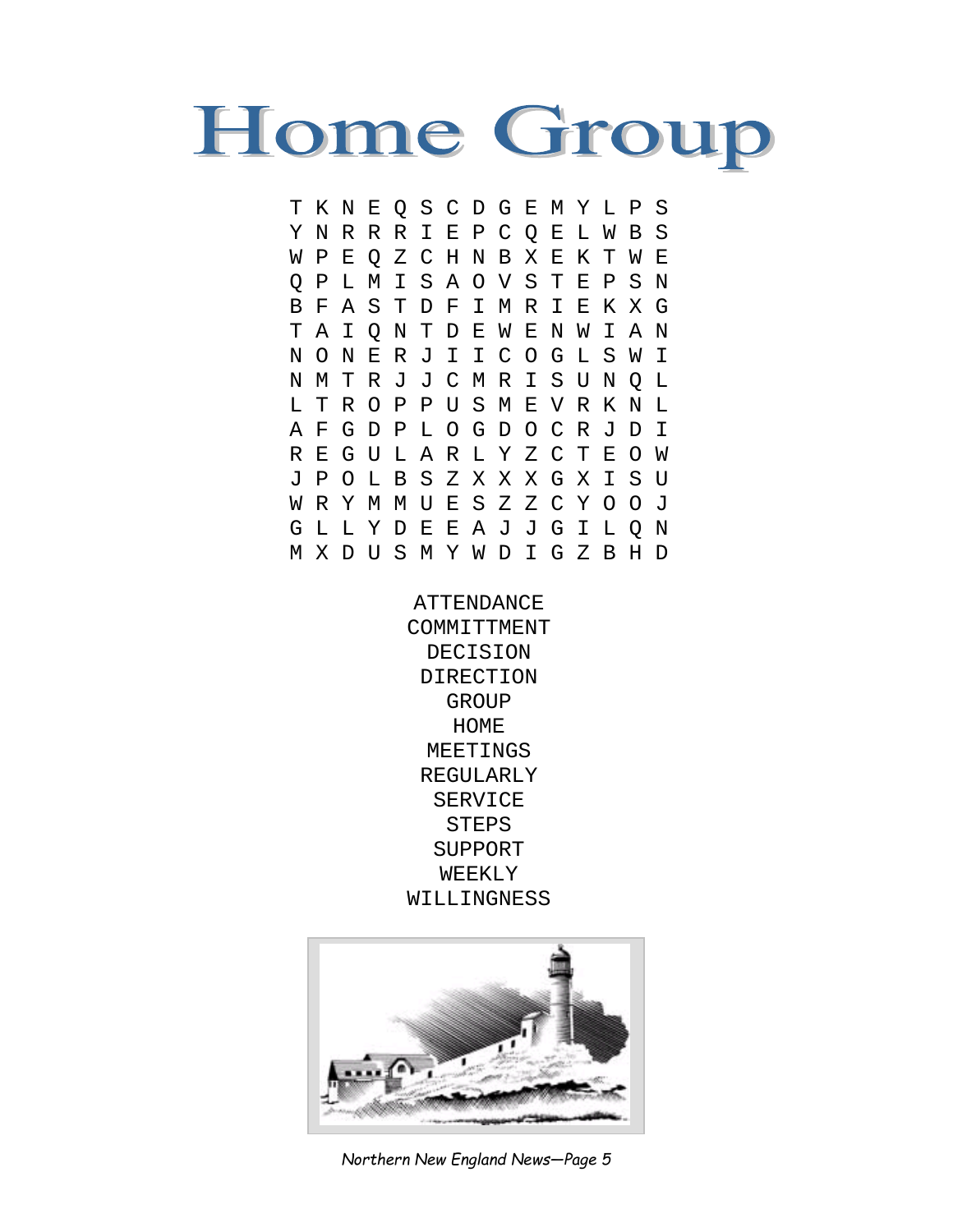# *June 2005*

# *Northern New England Region of NA – Calendar of Events*

| <b>SUNDAY</b>                                                                                                                                                                              | <b>MONDAY</b> | <b>TUESDAY</b> | <b>WEDNESDAY</b>                                                                                                                                                           | <b>THURSDAY</b> | <b>FRIDAY</b>                                                                                                                               | <b>SATURDAY</b>                                                                                                                                                           |
|--------------------------------------------------------------------------------------------------------------------------------------------------------------------------------------------|---------------|----------------|----------------------------------------------------------------------------------------------------------------------------------------------------------------------------|-----------------|---------------------------------------------------------------------------------------------------------------------------------------------|---------------------------------------------------------------------------------------------------------------------------------------------------------------------------|
|                                                                                                                                                                                            |               |                |                                                                                                                                                                            | $\overline{2}$  | 3                                                                                                                                           | 4<br><b>Maine Area</b><br>Volleyball & Picnic Fun<br>Day at Deering Oaks,<br>Park Ave., Portland, ME<br>$2:00$ PM $-5:00$ PM                                              |
| $\sqrt{5}$<br><b>Granite State ASC</b><br>Will be meeting in<br>MANCHESTER at the VA<br>Hospital, Smyth Rd. 1:45 PM<br><b>Seacoast ASC</b><br>Wentworth Douglas Hosp.<br>Dover, NH 12 Noon | 6             | 7              | 8<br>Maine Area PI & H&I<br>Orientation, St. Luke's<br>Church in Portland, New<br>Life Group of NA<br>$8:15 - 9:00$ PM                                                     | 9               | 10<br><b>Unwashed Group of NA</b><br>Nature of Recovery, Friends Camp,                                                                      | 11<br>South China, Maine June 10, 11, & 12                                                                                                                                |
| 12 <sub>2</sub>                                                                                                                                                                            | 13            | 14             | 15                                                                                                                                                                         | 16              | 17<br><b>Just For Today Group</b><br>presents: Sisters in the Sun<br>June 17, 18, & 19th Notre<br>Dame Spiritual Center in<br>Alfred, Maine | 18<br><b>Sacopee Valley Recovery</b><br>Group, 4th Annual Ride in<br>Recovery, 9:00 AM meet at<br>the Causeway Route 302<br>(across from Rick's Café) in<br>Naples Maine. |
| 19<br>Sisters in the Sun                                                                                                                                                                   | 20            | 21             | 22<br>Maine Area PI & H&I.<br><b>Trinity Episcopal Church</b><br>in Lewiston, Solution<br>Starts Here Group,<br>H&I before mtg. 6:30 - 7 PM.<br>Orientation 8:15 - 9:00 PM | 23              | 24<br><b>Granite State</b><br>Fellowship in the Field<br>Campout June 24, 25, &<br>26 in Bethlehem, NH                                      | 25<br>Maine ASC-Portland, 12<br>Noon (sub-committee mtgs.<br>10 AM) Church of the Holy<br>Spirit                                                                          |
| 26<br><b>Granite State</b><br>Fellowship in the Field<br>Campout                                                                                                                           | 27            | 28             | 29                                                                                                                                                                         | 30              |                                                                                                                                             |                                                                                                                                                                           |

**To submit an event for the Calendar, email the information along with the name of your Area to nnenewsletter@yahoo.com**